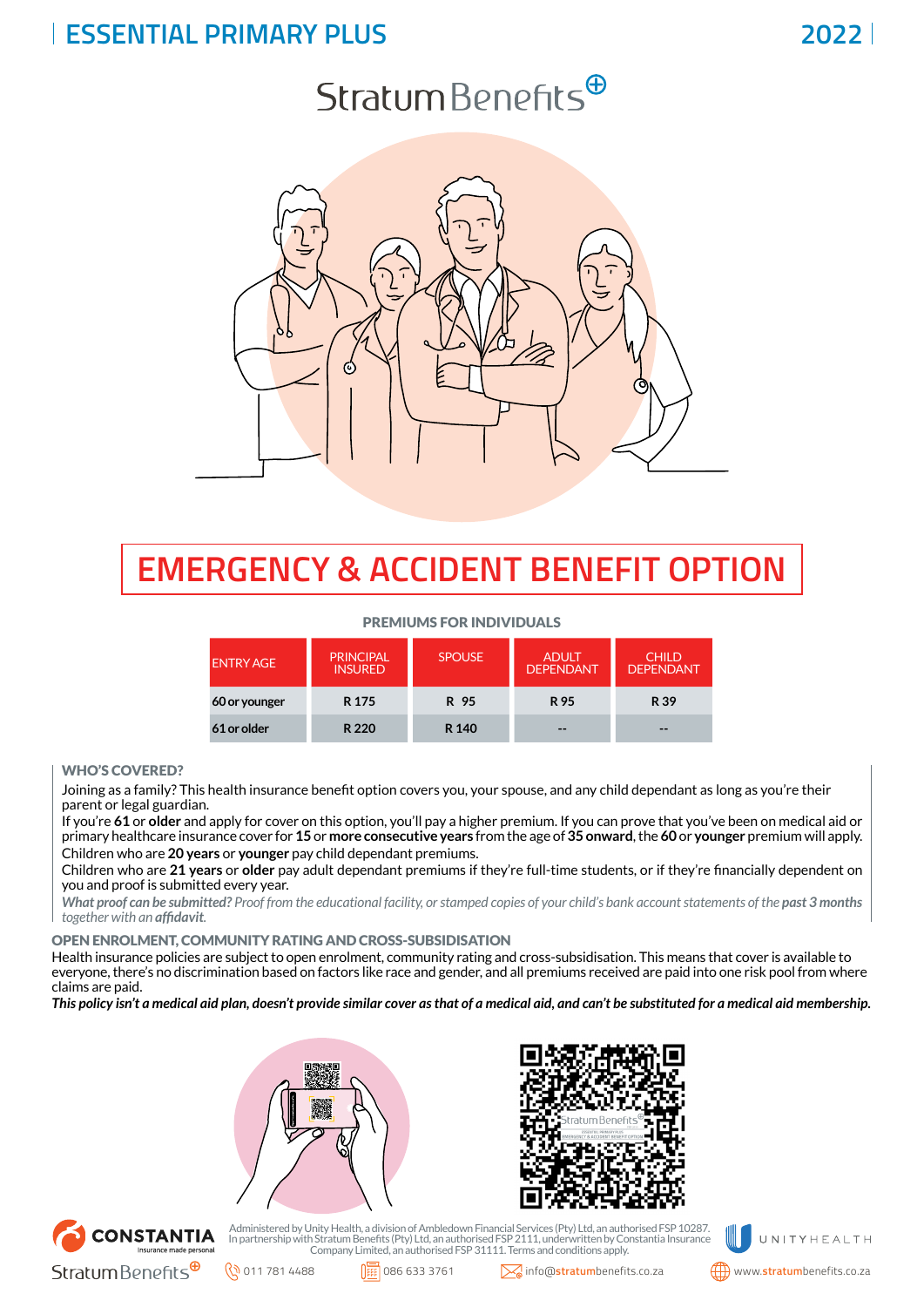#### EMERGENCY & ACCIDENT BENEFIT OPTION

**Unity Health** has contracted with some of the major hospital groups to ensure you get the cover you need when it matters most.



*24-Hour emergency services are provided by ER24. In the event of a medical emergency or accident, you can call ER24 directly on 010 205 3044, press the ER24 push-to-call button in the Unity Health mobile app, or contact us on 011 781 4488 for assistance.*

# **HOSPITAL CARE**

**Pre-authorisation** is required for all **HOSPITAL CARE** benefits. Call us on **011 781 4488** for authorisation.

#### **EMERGENCY COVER**

*What is a medical emergency? It's an unexpected event or health condition, like a heart attack or stroke, that can result in serious bodily impairment or death if you don't receive immediate treatment.* 

If you need immediate medical treatment due to a **medical emergency**, we'll cover the cost to transport you to the nearest private hospital and the cost to be admitted as an **in-patient** for **stabilisation**, limited to **R 26 500 per person per event**.

Your medical event must be **pre-authorised** as this will help with a smooth admission into hospital.

*Only stabilisation is covered. Medical procedures that you need after being admitted to hospital, like a heart bypass, aren't covered.* 

*If you need further treatment after stabilisation, the cost to transfer you to a public hospital is covered, but any hospital costs thereafter will be for your own pocket.*

### **ACCIDENT COVER**

*What is an accidental event? It's an event that requires immediate medical treatment due to physical injury caused by physical impact, like a motor vehicle accident.*

If you need immediate medical treatment for physical injuries that you've sustained due to an **accident**, we'll cover the cost to transport you to the nearest private hospital and the admission cost into hospital, limited to **R 1 250 000 per person per event**. Your medical event must be **pre-authorised** as this will help with a smooth admission into hospital.

### **CASUALTY ACCIDENT COVER**

For less serious accidents that still need immediate medical treatment, like a dog bite or an injury from working with factory machinery, you'll be covered for treatment that you receive at your nearest private hospital's emergency unit, limited to **R 6 850 per person per event**.

Your medical event must be **pre-authorised**.



### **MRI AND CT SCANS**

If you're admitted into hospital for physical injuries that you've sustained due to an **accident**, the cost of an MRI or CT scan will be covered, limited to **R 18 000 per person per year**.

You must get **pre-authorisation** before you go for a scan.



#### **PHYSIO AND OCCUPATIONAL THERAPY**

To fully recover after an accident, you may need physical therapy. If you were hospitalised due to an **accident** and need physical therapy after you're discharged from hospital, the physiotherapist's and occupational therapist's fees will be covered limited to **R 3 425 per person per year**.

You must get **pre-authorisation** before starting therapy.

*This benefit doesn't apply if you weren't hospitalised due to an accident.* 

*You must receive therapy within 3 months from the date you're discharged from hospital.*

# **24-HOUR MEDICAL EMERGENCY SERVICES**

**ER24's** all-day, every-day **national emergency contact centre** will assist with the following medical emergency services:

- ambulance transfers between hospitals;
- emergency transport services by air or road;
- repatriation of a loved one's mortal remains within the borders of South Africa, limited to **R 7 500 per policy per year**; and
- telephonic medical advice.

## **PAYOUT BENEFIT**

#### **ACCIDENTAL DEATH**

You and your registerd spouse are covered for a benefit amount of **R 25 000 per person** if either one of you passes away due to an accident.

The benefit amounts are payable to your nominated beneficiaries, or to your respective estates if beneficiaries aren't nominated. Each registered child dependant is covered for a benefit amount of **R 5 000**, but only if death is due to a **motor vehicle accident**. The benefit amount for a child dependant is payable to the principal insured person on the policy.

WELLNESS BENEFIT

**ESSENTIAL ASSISTANCE PROGRAMME (EAP)**

Get **unlimited 24/7** telephonic advice and counselling services through **Reality Wellness Group** for:

- financial advice; legal advice;
	-
- HIV/AIDS counselling; and trauma counselling.
	-

*Good to know: Skype counselling sessions can be arranged. Face-to-face counselling isn't covered and will be for your own pocket.*

#### LIFESTYLE BENEFIT

Our **Lifestyle Benefit** is complimentary and doesn't cost you a cent.



Based on the CAPS curriculum, your **Gr.8** to **Gr.12** high school child gets instant access to content that'll help them study, improve their knowledge and boost their marks. Check out our website to see what else this **Lifestyle Benefit** offers.

*Visit our website at www.stratumbenefits.co.za to read more about this LIFESTYLE BENEFIT and how to register.*

*This value-add benefit is offered by Stratum Benefits. It's not administered by Unity Health or underwritten by Constantia Insurance Company Limited.*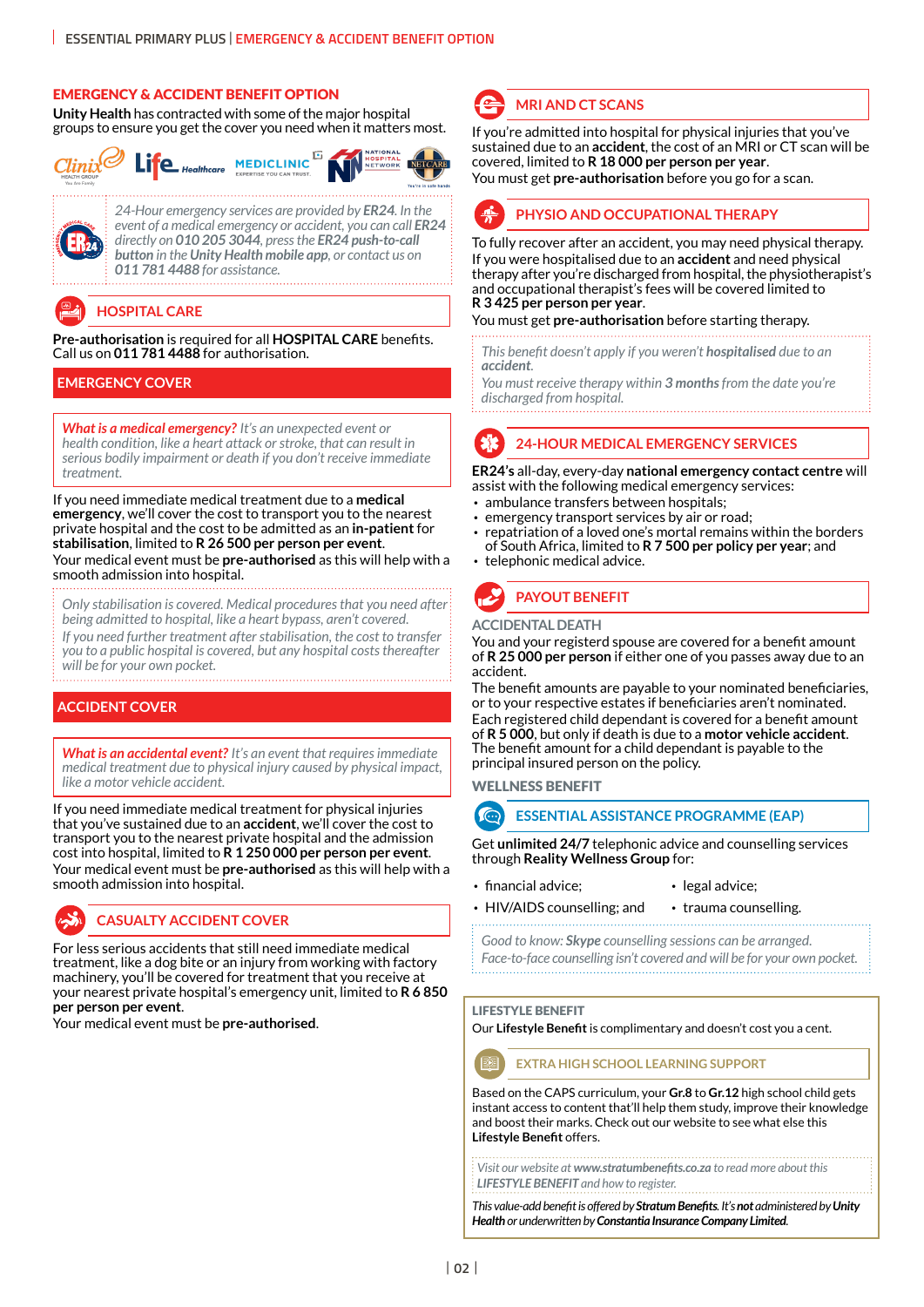#### WAITING PERIODS

#### Waiting periods don't apply to the **Emergency & Accident Benefit Option**.

#### GENERAL EXCLUSIONS

We don't cover healthcare or service providers' accounts related to any medical procedure, treatment, hospitalisation, illness, disease, loss, damage, death, bodily injury or liability for:

- 1. events that occurred when you weren't an insured person.
- 2. events that occur during a policy waiting period unless it's for accidental events or medical emergencies, where applicable.
- 3. events where your policy's benefit limits have been reached.
- 4. events where your policy doesn't provide an appropriate benefit to claim from.
- 5. events where you didn't obtain pre-authorisation, or where an appropriate healthcare provider referral wasn't obtained.
- 6. events where the healthcare or service providers that you've used don't form part of the provider network, unless your policy has a benefit that covers it.
- 7. in-patient or out-patient hospital or casualty admissions where the medical events weren't due to accidental events or emergencies, where applicable.
- 8. medical procedures performed as part of in-patient stabilisation, unless it's for the cost of stabilisation required in the event of an emergency where the medical event is the result of a sudden, and at the time unexpected onset of a medical condition that requires immediate medical treatment.
- 9. MRI or CT scans, unless it's due to accidental events.
- 10. medical transportation if it's not for emergency purposes. 11. physiotherapy or occupational therapy for physical
- rehabilitation:
	- that's not due to accidental events; or
	- b. that's not provided within 3 months after you've been discharged from hospital.
- 12. costs incurred for the voluntary stay at a private facility after stabilisation for a medical emergency.
- 13. costs that, in the opinion of the Underwriting Manager's clinical review team:
	- a. aren't medically necessary or clinically appropriate;
	- b. don't meet the healthcare needs of the insured person; or c. aren't consistent in type, frequency, or duration of
- treatment. 14. reconstructive cosmetic or maxillo-facial surgery, including related medical conditions or procedures that don't form
- part of an authorised hospital event due to an accident. 15. obesity or its sequel, cosmetic surgery or surgery directly or indirectly caused by, related to, or in consequence of cosmetic surgery, unless your policy has a benefit that covers it.
- 16. external prosthetic devices or external medical items, like artificial limbs and wheelchairs.
- 17. artificial insemination, infertility treatment or contraceptives.
- 18. robotic surgery, specialised mechanical or computerised appliances, or equipment.
- 19. routine physical, procedures of a purely diagnostic nature or any other examination where there's no objective indication of impairment in normal health, including laboratory diagnostic or x-ray examinations, unless in the course of a medical condition or disability established by prior call or attendance of a medical practitioner.
- 20. riots, wars, political acts, public disorder, terrorism, civil commotions, labour disturbances, strikes, lock-out, or any attempted such acts.
- 21. deliberate criminal or fraudulent acts, or any illegal activity conducted by you or a member of your household which directly or indirectly results in loss, damage or injury.
- 22. attempted suicide, intentional self-injury or deliberate exposure to exceptional danger unless it's in an attempt to save a human life.
- 23. events where the use of drugs, narcotics or alcohol are involved, including any illness or addiction caused by using such substances.
- 24. participation in:
	- a. active military, police or police reservist duty;
	- b. aviation, other than as a passenger;
	- c. any competitive or professional sport or activity; or
	- d. any form of race or speed test, unless it's on foot or involves any non-mechanically propelled vehicle, vessel, craft or aircraft.
- 25. nuclear weapons material, ionising radiations or contamination by radioactivity from any nuclear fuel, nuclear waste or from the combustion of nuclear fuel that includes any self-sustaining process of nuclear fission.
- 26. events that occur for which the actual damage is provided for by legislation, including contractual liability and consequential loss.
- 27. non-disclosure of material information that is likely to affect the assessment or acceptance of risk.
- 28. dual insurance where cover is provided by more than one health insurance policy through different insurers, or through the same insurer.